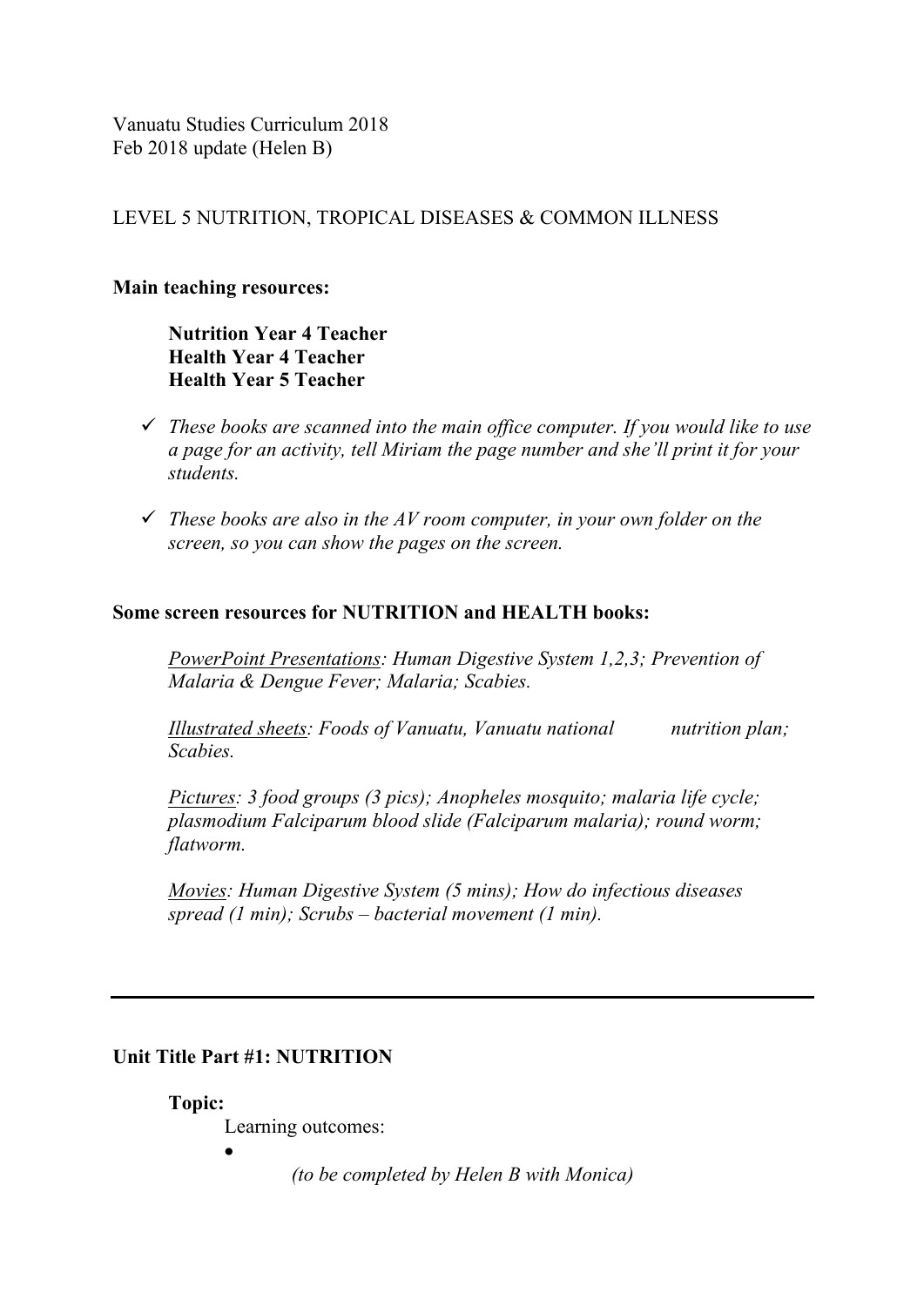# **Unit Title Part #2: TROPICAL DISEASES & COMMON ILLNESS YEAR FOUR BOOK**

### **Topic 1 (Lesson 2)**

Learning Outcomes:

o Boils, their prevention and treatment. Boils are infectious.

## **Topic 2 (Lessons 3 & 4)**

Learning Outcomes:

o Scabies, what causes it, how to recognize it if someone has it, and how to treat it. Learn that basic body and home cleanliness will prevent it.

#### **Topic 3 (Lesson 6, and Lesson 10 pgs 33-36, & 37-44)**

Learning Outcomes:

o What contagious (infectious) means. Learn the different ways diseases can pass from one person to another.

#### **Topic 4 (Lessons 7-9)**

Learning Outcomes:

o What microbes are (living, some are invisible). How they grow.

#### **Topic 5 (Lessons 11&12)**

Learning Outcomes:

o What actions each person should take, to keep ourselves and our family and friends healthy.

#### **Topic 6 (Lessons 14-17 & 21)**

Learning Outcomes:

o Learn about worms that live in the intestines. Names of some common harmful worms. How to prevent them from getting into our body. How to treat them if they are in our body. What different parts of the body are affected by two kinds of worms common in Vanuatu. Learn how to recognize if you or someone else might have worms.